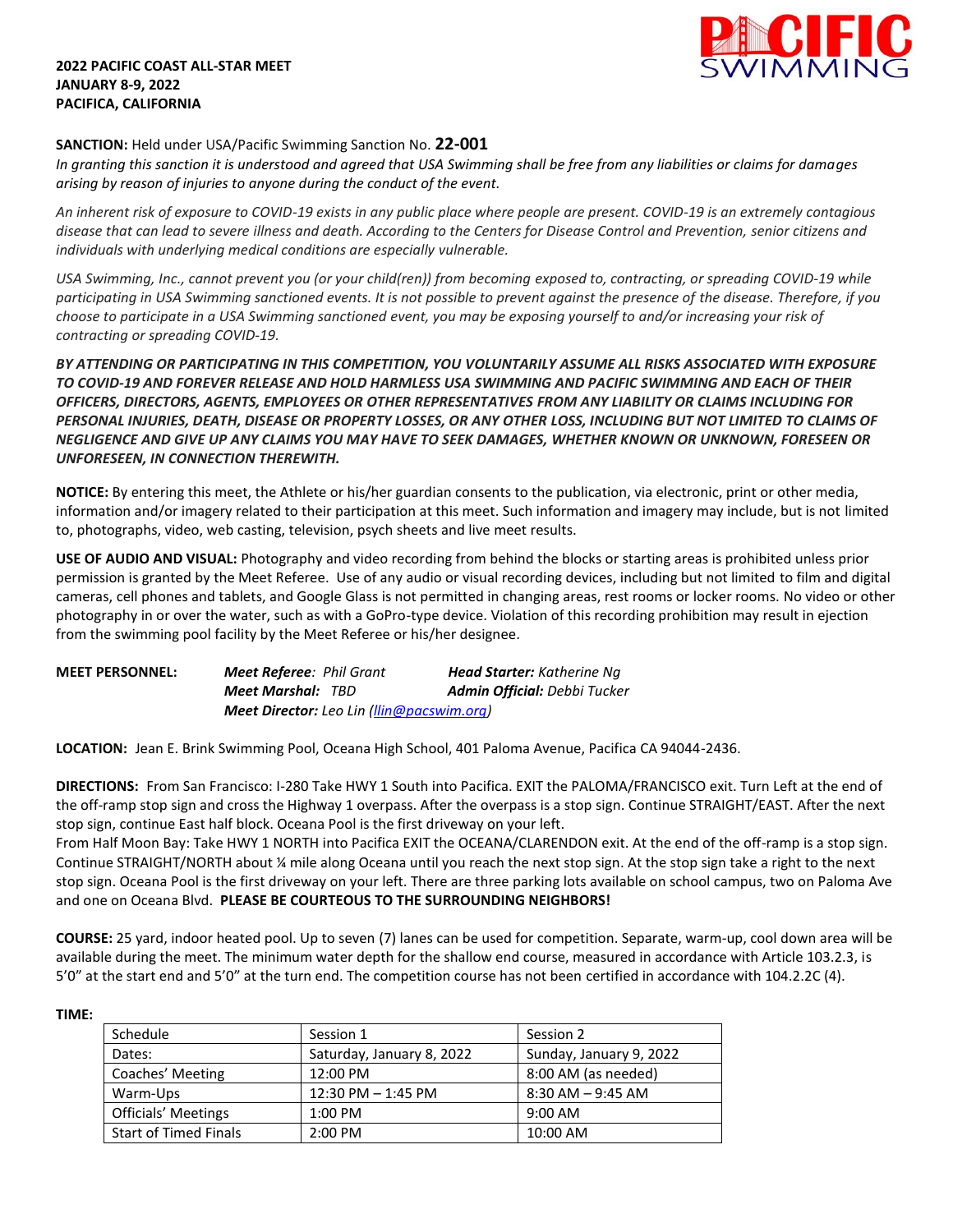- **RULES:** Current USA and Pacific Swimming rules, including the Minor Athlete Abuse Prevention Policy ("MAAPP") and warm-up procedures will govern the meet. A copy of these procedures will be posted at the Clerk-of-Course.
	- All applicable adults participating in or associated with this meet, acknowledge that they are subject to the provisions of the USA Swimming Minor Athlete Abuse Prevention Policy ("MAAPP"), and that they understand that compliance with the MAAPP policy is a condition of participation in the conduct of this competition.
	- All events are timed finals.
	- All events will swim slow to fast
	- Athletes may compete in a maximum of 3 individual events and 2 relay events per day.
	- **All coaches and deck officials must wear their USA Swimming membership cards in a visible manner.**
	- The local facilities guidelines, restrictions and interpretation of the local public health guidelines shall be followed at this meet.

**WARM-UP PROCEDURES:** • Three-point entry required in all lanes except when performing race starts under the direct supervision of the athlete's coach.

- All race starts and push-pace must be performed under the direct supervision of the athlete's coach.
- Dive lanes will open 45 minutes before the start of the meet.
- The pool will close 15 minutes before the start of each session.

**UNACCOMPANIED ATHLETES:** Any USA-Swimming Athlete-Member competing at the meet must be accompanied by a USA Swimming Member-Coach for the purposes of Athlete supervision during warm-up, competition and warm-down. If a Coach-Member of the Athlete's USA Swimming Club does not attend the meet to serve in said supervisory capacity, it is the responsibility of the Athlete or the Athlete's legal guardian to arrange for supervision by a USA Swimming Member-Coach. The Meet Director or Meet Referee may assist the Athlete in making arrangements for such supervision; however, it is recommended that such arrangements be made in advance of the meet by the Athlete's USA Swimming Club Member-Coach.

**RACING STARTS:** Athletes must be certified by a USA Swimming member-coach as being proficient in performing a racing start or must start the race in the water. It is the responsibility of the Athlete or the Athlete's legal guardian to ensure compliance with this requirement.

**RESTRICTIONS:** • Smoking and the use of other tobacco products is prohibited on the pool deck, in the locker rooms, in spectator

- seating, on standing areas and in all areas used by Athletes, during the meet and during warm-up periods.
- Sale and use of alcoholic beverages are prohibited in all areas of the meet venue.
- No glass containers are allowed in the meet venue.
- No propane heater is permitted except for snack bar/meet operations.
- All shelters must be properly secured.
- Deck Changes are prohibited.

• Destructive devices, to include but not limited to, explosive devices and equipment, firearms (open or concealed), blades, knives, mace, stun guns and blunt objects are strictly prohibited in the swimming facility and its surrounding areas. If observed, the Meet Referee or his/her designee may ask that these devices be stored safely away from the public or removed from the facility. Noncompliance may result in the reporting to law enforcement authorities and ejection from the facility. Law enforcement officers (LEO) are exempt per applicable laws.

• Operation of a drone, or any other flying apparatus, is prohibited over the venue (pools, Athlete/Coach areas, Spectator areas and open ceiling locker rooms) any time Athletes, Coaches, Officials and/or Spectators are present.

- **ELIGIBILITY:** This meet is open only to All-Star teams from one of the four participating LSCs. All athletes must be currently registered with USA Swimming through one of the following LSCs: Pacific Northwest Swimming (PN), Southern California Swimming (CA), Oregon Swimming (OR) or Pacific Swimming (PC). Neither on-deck USA Swimming registration nor on-deck transfer to any LSC or All-Star team will be allowed. All USA-Swimming registration numbers will be verified by the PC office through the SWIMS database.
	- The Athlete's age will be the age of the Athlete on the first day of the meet.

### **ENTRY FEES**: None

### **ENTRY DEADLINE: Monday, December 20, 2021, 5:00 PM**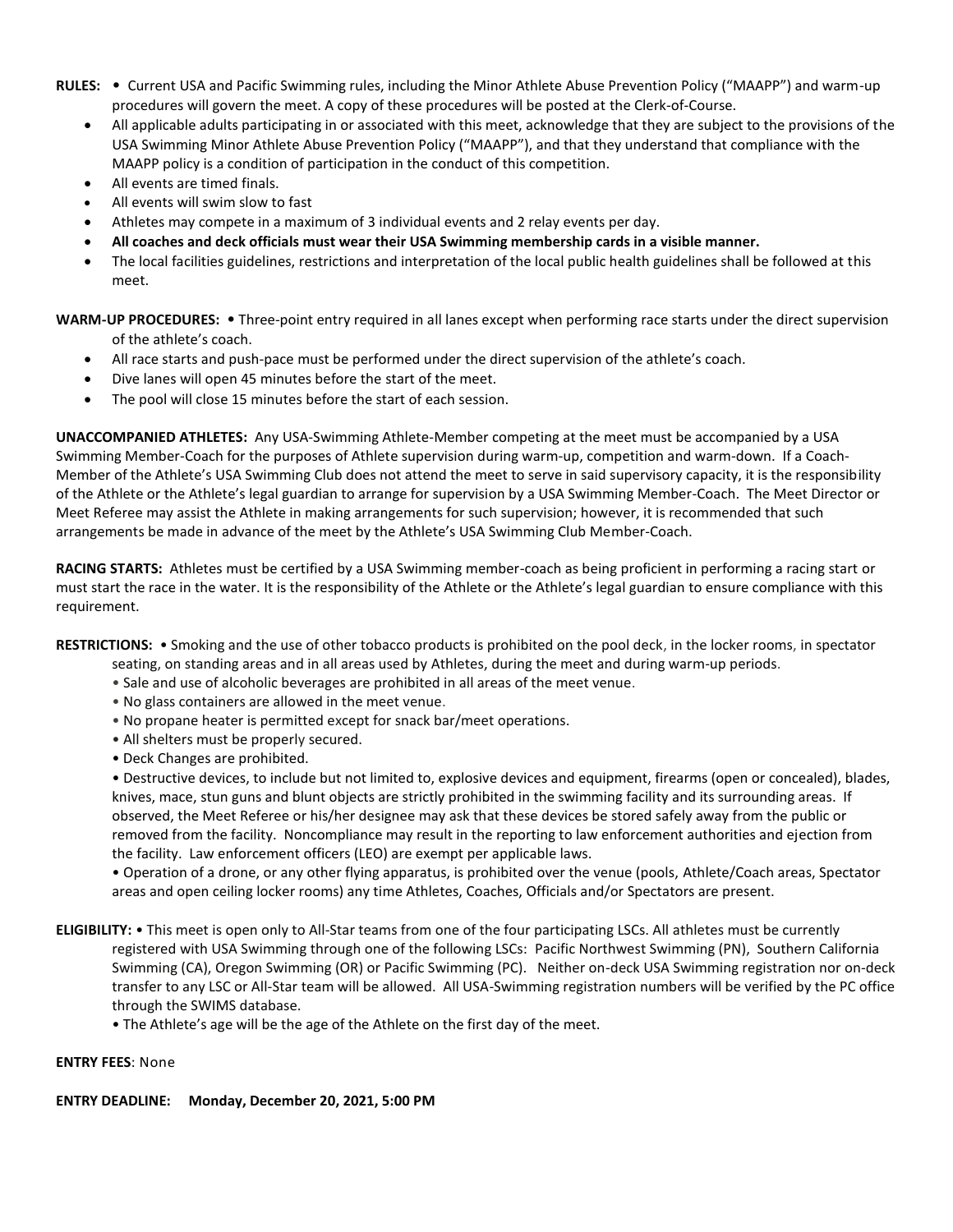**ENTRIES:** Each LSC may have no more than eight (8) girls and eight (8) boys in each of the two meet age groups: 11-12 and 13-14. Age groups are based on the age of the athlete as of the first day of the meet. Each athlete may enter up to a maximum of three (3) individual events and two (2) relays per day. Entries exceeding this limit will be scratched without notification. Deck entries will not be allowed. Only yard times accepted for seeding. The meet will be pre-seeded and there will be no penalty if an athlete misses an event.

## **EMAIL ENTRIES TO: Leo Lin:** *[llin@pacswim.org](mailto:llin@pacswim.org)*

**INDIVIDUAL EVENT LANE ASSIGNMENTS:** There will be three (3) heats of individual events, seeded slowest to fastest. Lanes 2-5 are assigned lanes for each team's 1st, 2<sup>nd</sup> and 4<sup>th</sup> athletes and the 3<sup>rd</sup> athlete will be placed in lanes 1 and 6 as shown below: If there are no more than 12 athletes in an event, there will be only two (2) heats of the event with the  $4<sup>th</sup>$  swimmers placed in those heats.

| Lane#        | Heat 1      | Heat 2      | Heat 3      |
|--------------|-------------|-------------|-------------|
|              |             | <b>PN-3</b> | $CA-3$      |
| $\mathbf{2}$ | <b>PN-4</b> | <b>PN-2</b> | <b>PN-1</b> |
| 3            | $CA-4$      | $CA-2$      | $CA-1$      |
| 4            | <b>PC-4</b> | <b>OR-2</b> | <b>PC-1</b> |
| 5            | OR-4        | <b>PC-2</b> | <b>OR-1</b> |
| 6            |             | OR-3        | <b>PC-3</b> |

**RELAY EVENT LANE ASSIGNMENTS:** There will be two (2) heats of relay events, seeded slowest to fastest. Each LSC's "B" relay will be placed in Heat 1 and each LSC's "A" relay will be placed in Heat 2.

| Lane# | Heat 1 | Heat 2 |
|-------|--------|--------|
|       |        |        |
| 2     | PN-B   | PN-A   |
| 3     | $CA-B$ | CA-A   |
| 4     | PC-B   | PC-A   |
| 5     | OR-B   | OR-A   |
|       |        |        |

#### **AWARDS**: No Awards

**SCORING:** One relay team from each LSC must score before a second relay team from any LSC may score.

|                          | $-15T$ | 2ND | <b>DRD</b> | <b>ATH</b> | <b>CTH</b> | <b>CTH</b> | 7TH | OTH |
|--------------------------|--------|-----|------------|------------|------------|------------|-----|-----|
| <b>INDIVIDUAL EVENTS</b> | 9      |     |            | ٠          |            | ∽<br>-     | ∽   |     |
| <b>RELAY EVENTS</b>      |        |     |            |            |            |            |     |     |

#### **ADMISSION:** Free.

**HOSPITALITY:** Limited hospitality will be available to all working officials and coaches pending local Health Department and City of Pacifica regulations. Drinks will be provided to working timers.

**PARKING:** There will be LIMITED reserved parking for coaches and officials who are working that day. Please obey all Pacifica parking regulations.

**MISCELLANEOUS: Covid precautions such as wearing masks and number of spectators allowed in the venue is subject to change based on the current** CDC, CA Health Department, San Mateo County Health Department and high school district guidelines.